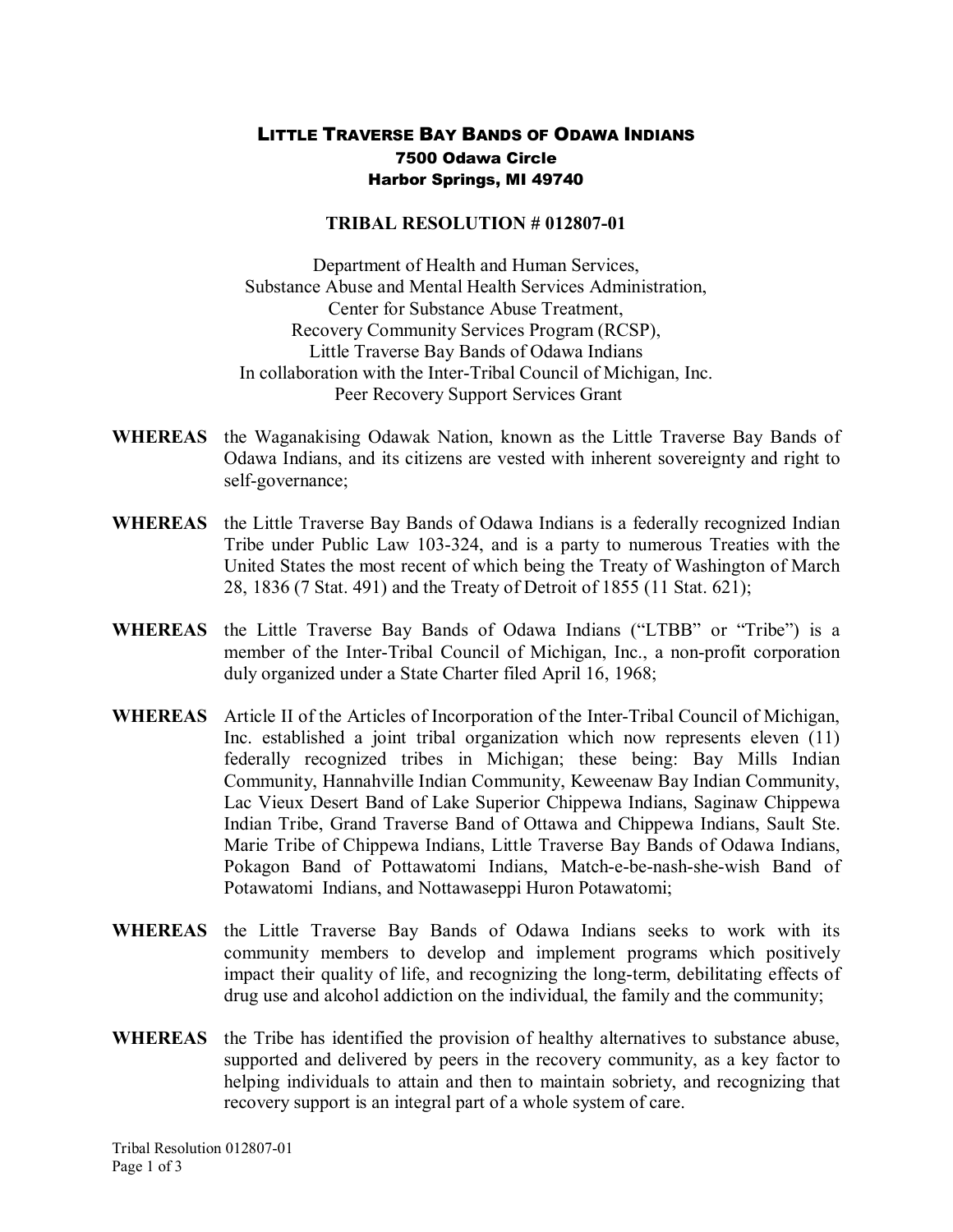**THEREFORE, BE IT RESOLVED** that the Little Traverse Bay Bands of Odawa Indians, by this resolution and grant application, supports collaboration with the Inter-Tribal Council of Michigan, Inc. to implement a Peer Recovery Support Program in order to support peer leaders from the recovery community to provide recovery support services to adolescents and adults in recovery from drugs and alcohol, and to their families.

**FURTHER RESOLVED,** the Tribe assures its willingness to participate in the Peer Recovery Support Program by providing in-kind resources and Tribal program support to maximize opportunities to create and sustain lifetime recovery for self, family and community.

**FINALLY BE IT RESOLVED,** that LTBB authorizes the Executive Director of the Inter-Tribal Council of Michigan or his/her designee to negotiate and implement the financial award on behalf of the member Tribes of the Inter-Tribal Council of Michigan, and also authorizes Tribal Chairman Frank Ettawageshik, Vice Chairman William I. Denemy, Tribal Administrator Albert Colby Jr., or another designee from the Tribal Chairman to execute any documents needed for LTBB's participation in the program..